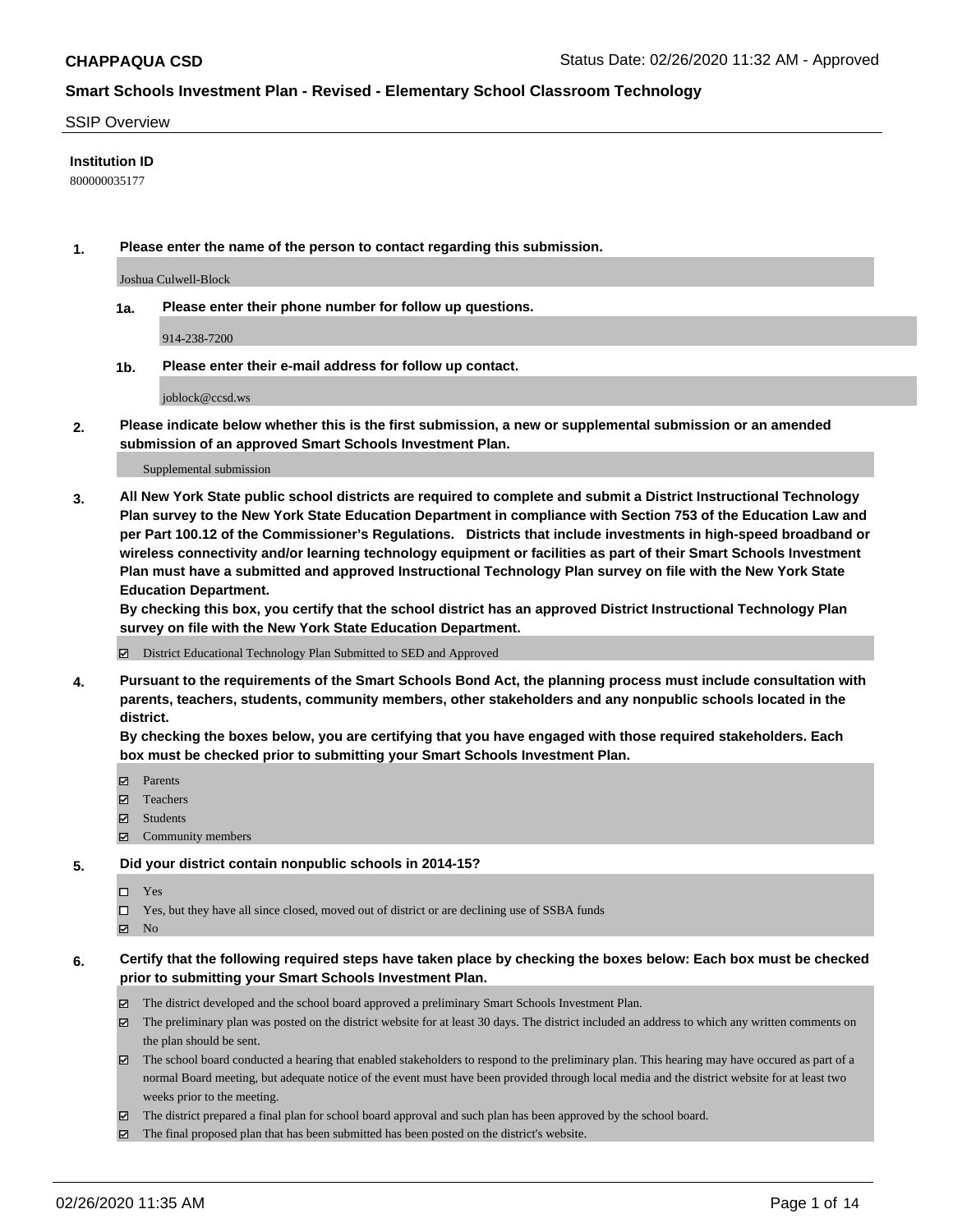SSIP Overview

**6a. Please upload the proposed Smart Schools Investment Plan (SSIP) that was posted on the district's website, along with any supporting materials. Note that this should be different than your recently submitted Educational Technology Survey. The Final SSIP, as approved by the School Board, should also be posted on the website and remain there during the course of the projects contained therein.**

CHAPPAQUACSD - Smart Schools Bond.pdf

**6b. Enter the webpage address where the final Smart Schools Investment Plan is posted. The Plan should remain posted for the life of the included projects.**

https://www.ccsd.ws/district/departments/technology

**7. Please enter an estimate of the total number of students and staff that will benefit from this Smart Schools Investment Plan based on the cumulative projects submitted to date.**

4,200

**8. An LEA/School District may partner with one or more other LEA/School Districts to form a consortium to pool Smart Schools Bond Act funds for a project that meets all other Smart School Bond Act requirements. Each school district participating in the consortium will need to file an approved Smart Schools Investment Plan for the project and submit a signed Memorandum of Understanding that sets forth the details of the consortium including the roles of each respective district.**

 $\Box$  The district plans to participate in a consortium to partner with other school district(s) to implement a Smart Schools project.

## **9. Please enter the name and 6-digit SED Code for each LEA/School District participating in the Consortium.**

| Partner LEA/District | ISED BEDS Code |
|----------------------|----------------|
| (No Response)        | (No Response)  |

## **10. Please upload a signed Memorandum of Understanding with all of the participating Consortium partners.**

(No Response)

**11. Your district's Smart Schools Bond Act Allocation is:**

\$686,946

### **12. Final 2014-15 BEDS Enrollment to calculate Nonpublic Sharing Requirement**

|            | Public Enrollment | Nonpublic Enrollment | Total Enrollment | Nonpublic Percentage |
|------------|-------------------|----------------------|------------------|----------------------|
| Enrollment | 3,919             |                      | 3.919.00         | 0.00                 |

**13. This table compares each category budget total, as entered in that category's page, to the total expenditures listed in the category's expenditure table. Any discrepancies between the two must be resolved before submission.**

|                                          | Sub-Allocations | <b>Expenditure Totals</b> | <b>Difference</b> |
|------------------------------------------|-----------------|---------------------------|-------------------|
| <b>School Connectivity</b>               | 0.00            | 0.00                      | 0.00              |
| Connectivity Projects for<br>Communities | 0.00            | 0.00                      | 0.00              |
| Classroom Technology                     | 232,640.00      | 232,640.00                | 0.00              |
| Pre-Kindergarten Classrooms              | 0.00            | 0.00                      | 0.00              |
| Replace Transportable<br>Classrooms      | 0.00            | 0.00                      | 0.00              |
| <b>High-Tech Security Features</b>       | 0.00            | 0.00                      | 0.00              |
| Nonpublic Loan                           | 0.00            | 0.00                      | 0.00              |
| Totals:                                  |                 |                           |                   |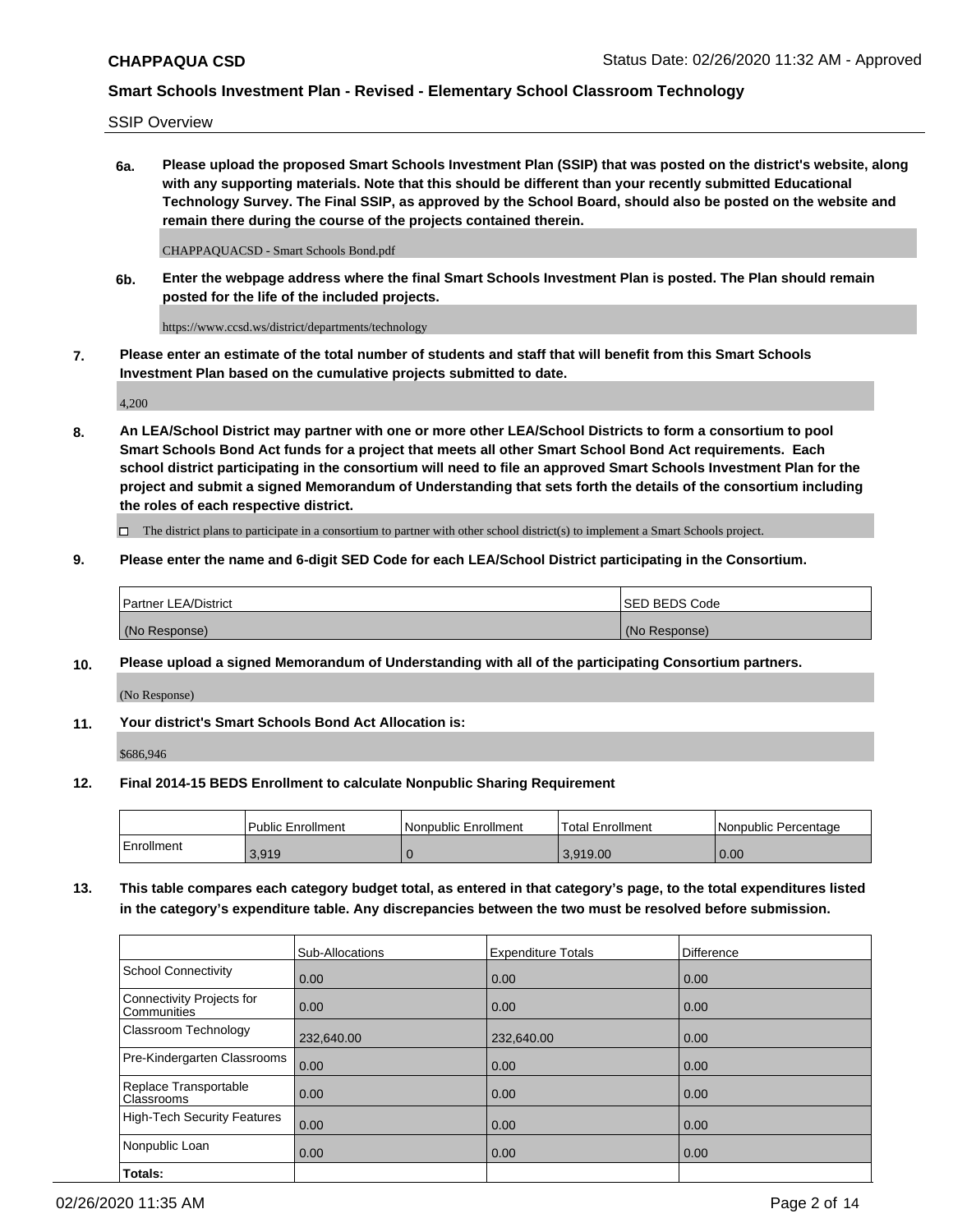SSIP Overview

| 232,640                | 232,640            |                   |
|------------------------|--------------------|-------------------|
| <b>Sub-Allocations</b> | Expenditure Totals | <b>Difference</b> |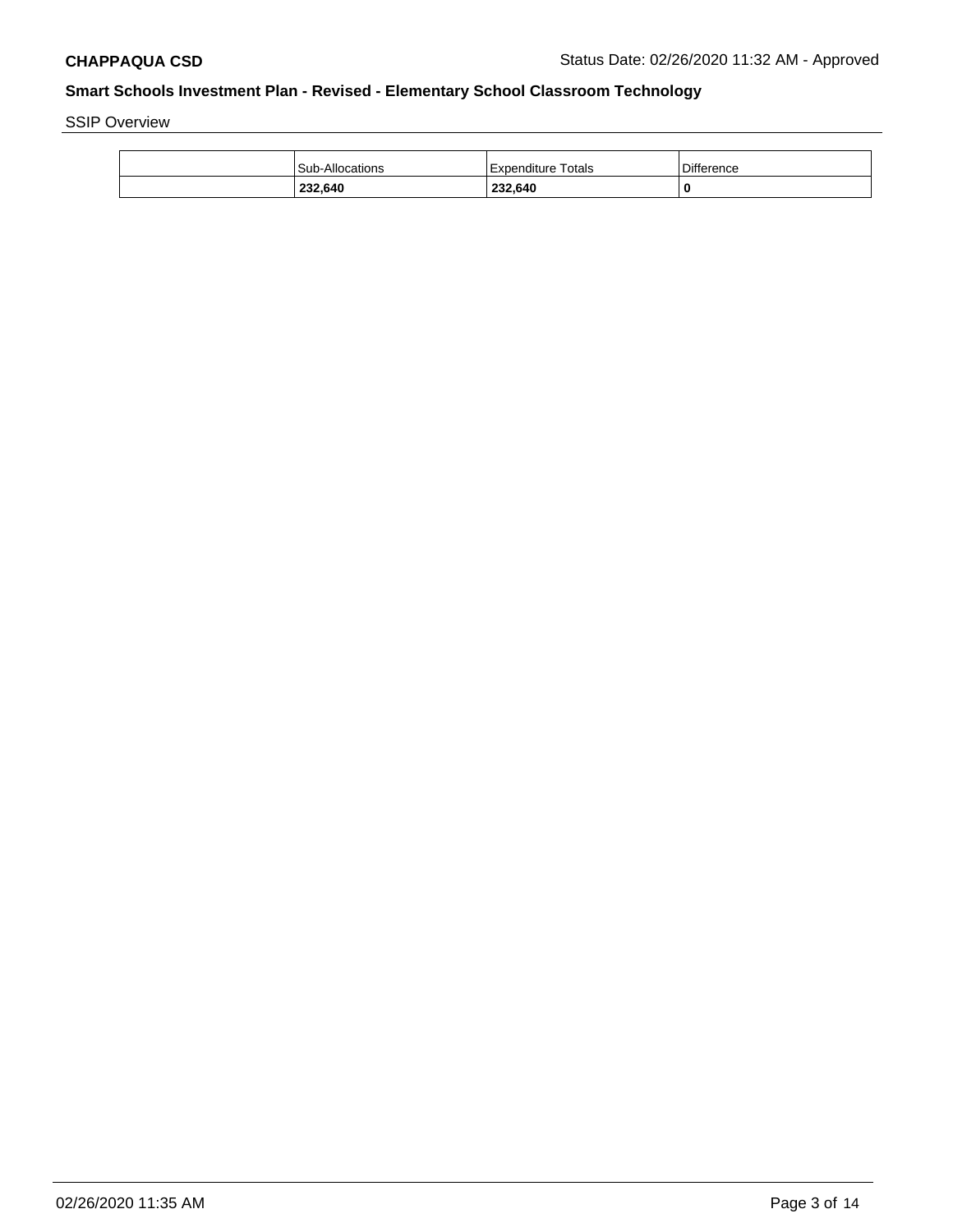School Connectivity

- **1. In order for students and faculty to receive the maximum benefit from the technology made available under the Smart Schools Bond Act, their school buildings must possess sufficient connectivity infrastructure to ensure that devices can be used during the school day. Smart Schools Investment Plans must demonstrate that:**
	- **• sufficient infrastructure that meets the Federal Communications Commission's 100 Mbps per 1,000 students standard currently exists in the buildings where new devices will be deployed, or**
	- **• is a planned use of a portion of Smart Schools Bond Act funds, or**
	- **• is under development through another funding source.**

**Smart Schools Bond Act funds used for technology infrastructure or classroom technology investments must increase the number of school buildings that meet or exceed the minimum speed standard of 100 Mbps per 1,000 students and staff within 12 months. This standard may be met on either a contracted 24/7 firm service or a "burstable" capability. If the standard is met under the burstable criteria, it must be:**

**1. Specifically codified in a service contract with a provider, and**

**2. Guaranteed to be available to all students and devices as needed, particularly during periods of high demand, such as computer-based testing (CBT) periods.**

**Please describe how your district already meets or is planning to meet this standard within 12 months of plan submission.**

(No Response)

**1a. If a district believes that it will be impossible to meet this standard within 12 months, it may apply for a waiver of this requirement, as described on the Smart Schools website. The waiver must be filed and approved by SED prior to submitting this survey.**

 $\Box$  By checking this box, you are certifying that the school district has an approved waiver of this requirement on file with the New York State Education Department.

**2. Connectivity Speed Calculator (Required). If the district currently meets the required speed, enter "Currently Met" in the last box: Expected Date When Required Speed Will be Met.**

|                  | l Number of     | Reauired Speed | Current Speed in | Expected Speed | Expected Date                       |
|------------------|-----------------|----------------|------------------|----------------|-------------------------------------|
|                  | <b>Students</b> | l in Mbps      | l Mbps           | to be Attained | When Required                       |
|                  |                 |                |                  |                | Within 12 Months ISpeed Will be Met |
| Calculated Speed | (No Response)   | 0.00           | (No Response)    | (No Response)  | (No Response)                       |

**3. Describe how you intend to use Smart Schools Bond Act funds for high-speed broadband and/or wireless connectivity projects in school buildings.**

(No Response)

**4. Describe the linkage between the district's District Instructional Technology Plan and how the proposed projects will improve teaching and learning. (There should be a link between your response to this question and your responses to Question 1 in Section IV - NYSED Initiatives Alignment: "Explain how the district use of instructional technology will serve as a part of a comprehensive and sustained effort to support rigorous academic standards attainment and performance improvement for students."** 

**Your answer should also align with your answers to the questions in Section II - Strategic Technology Planning and the associated Action Steps in Section III - Action Plan.)**

(No Response)

**5. If the district wishes to have students and staff access the Internet from wireless devices within the school building, or in close proximity to it, it must first ensure that it has a robust Wi-Fi network in place that has sufficient bandwidth to meet user demand.**

**Please describe how you have quantified this demand and how you plan to meet this demand.**

(No Response)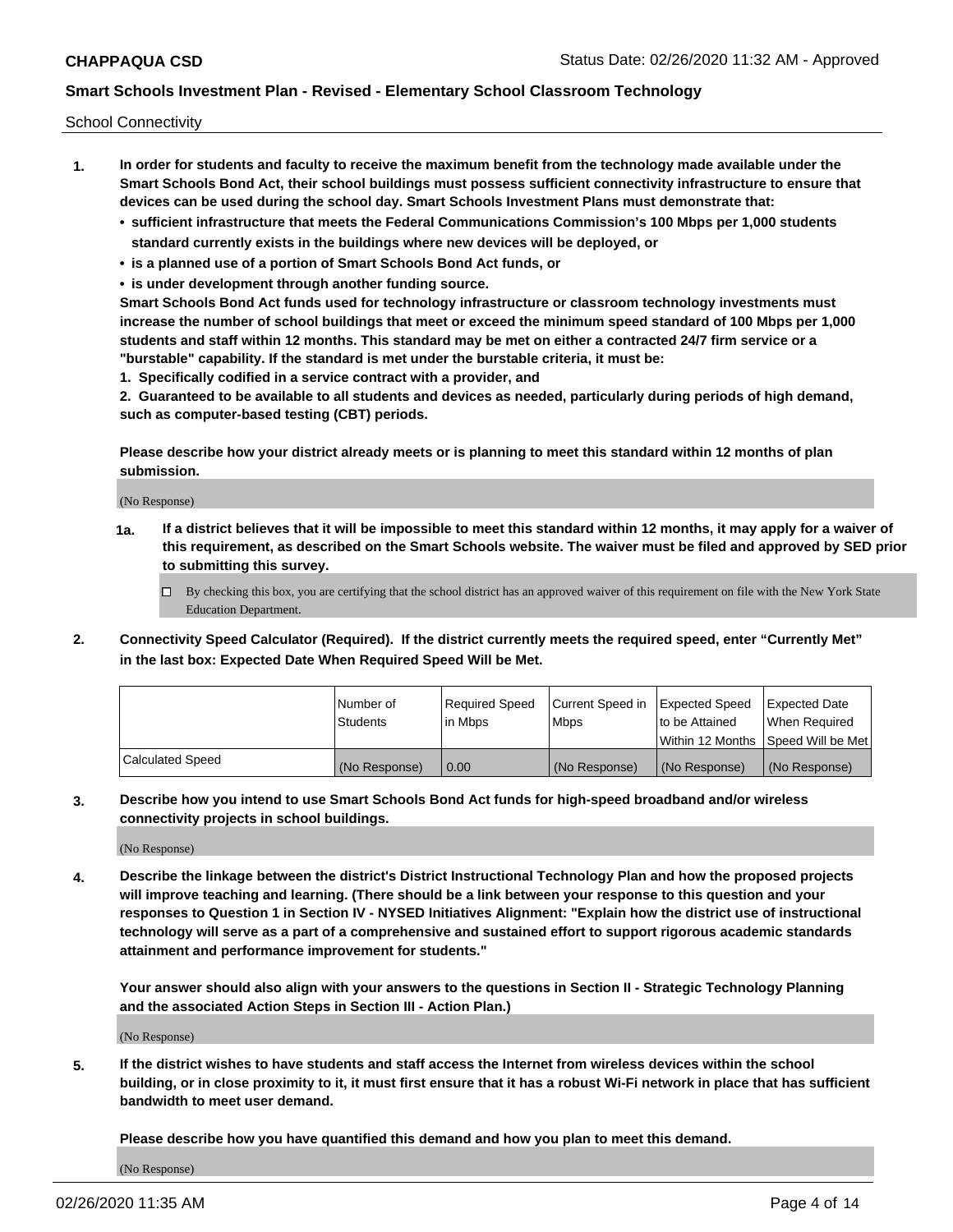School Connectivity

**6. Smart Schools plans with any expenditures in the School Connectivity category require a project number from the Office of Facilities Planning. Districts must submit an SSBA LOI and receive project numbers prior to submitting the SSIP. As indicated on the LOI, some projects may be eligible for a streamlined review and will not require a building permit.**

**Please indicate on a separate row each project number given to you by the Office of Facilities Planning.**

| Project Number |  |
|----------------|--|
| (No Response)  |  |

**7. Certain high-tech security and connectivity infrastructure projects may be eligible for an expedited review process as determined by the Office of Facilities Planning.**

## **Was your project deemed eligible for streamlined review?**

(No Response)

## **8. Include the name and license number of the architect or engineer of record.**

| Name          | License Number |
|---------------|----------------|
| (No Response) | (No Response)  |

### **9. Public Expenditures – Loanable (Counts toward the nonpublic loan calculation)**

| Select the allowable expenditure type.<br>Repeat to add another item under each type. | <b>PUBLIC</b> Items to be<br>l Purchased | Quantity         | l Cost Per Item  | <b>Total Cost</b> |
|---------------------------------------------------------------------------------------|------------------------------------------|------------------|------------------|-------------------|
| (No Response)                                                                         | (No Response)                            | (No<br>Response) | (No<br>Response) | 0.00              |
|                                                                                       |                                          | 0                | 0.00             |                   |

## **10. Public Expenditures – Non-Loanable (Does not count toward nonpublic loan calculation)**

| Select the allowable expenditure | <b>PUBLIC</b> Items to be purchased | Quantity      | Cost per Item | <b>Total Cost</b> |
|----------------------------------|-------------------------------------|---------------|---------------|-------------------|
| type.                            |                                     |               |               |                   |
| Repeat to add another item under |                                     |               |               |                   |
| each type.                       |                                     |               |               |                   |
| (No Response)                    | (No Response)                       | (No Response) | (No Response) | 0.00              |
|                                  |                                     |               | 0.00          |                   |

### **11. Final 2014-15 BEDS Enrollment to calculate Nonpublic Sharing Requirement (no changes allowed.)**

|            | Public Enrollment | Nonpublic Enrollment | 'Total Enrollment | l Nonpublic Percentage |
|------------|-------------------|----------------------|-------------------|------------------------|
| Enrollment | 3.919             |                      | 3.919.00          | 0.00                   |

## **12. Total Public Budget - Loanable (Counts toward the nonpublic loan calculation)**

|                                               | Public Allocations | <b>Estimated Nonpublic Loan</b><br>Amount | Estimated Total Sub-Allocations |
|-----------------------------------------------|--------------------|-------------------------------------------|---------------------------------|
| Network/Access Costs                          | (No Response)      | 0.00                                      | 0.00                            |
| School Internal Connections and<br>Components | (No Response)      | 0.00                                      | 0.00                            |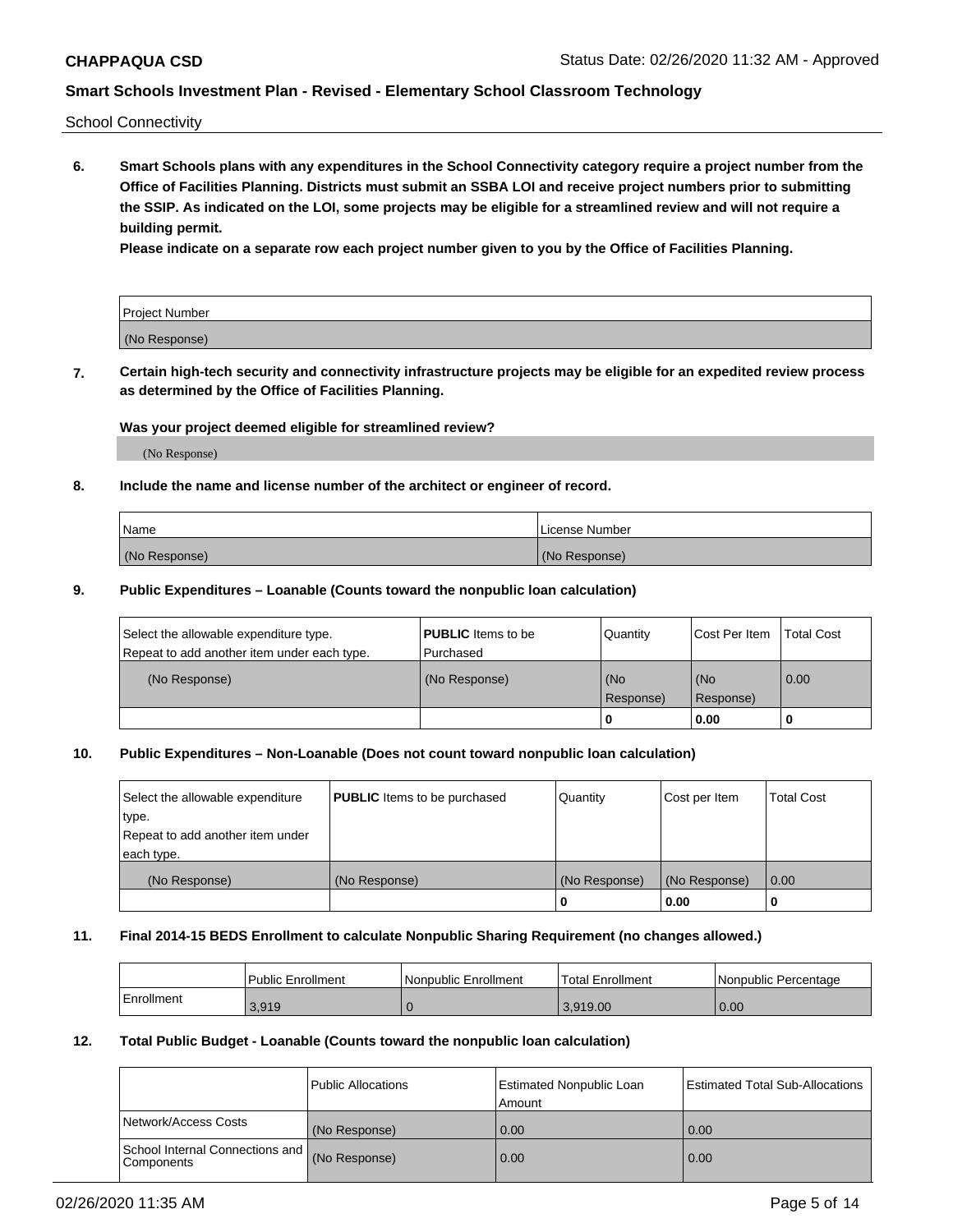School Connectivity

|              | <b>Public Allocations</b> | <b>Estimated Nonpublic Loan</b><br>l Amount | <b>Estimated Total Sub-Allocations</b> |
|--------------|---------------------------|---------------------------------------------|----------------------------------------|
| <b>Other</b> | (No Response)             | 0.00                                        | 0.00                                   |
| Totals:      | 0.00                      | 0                                           | ш                                      |

# **13. Total Public Budget – Non-Loanable (Does not count toward the nonpublic loan calculation)**

|                                                   | Sub-<br>Allocation |
|---------------------------------------------------|--------------------|
| Network/Access Costs                              | (No Response)      |
| <b>Outside Plant Costs</b>                        | (No Response)      |
| <b>School Internal Connections and Components</b> | (No Response)      |
| Professional Services                             | (No Response)      |
| Testing                                           | (No Response)      |
| <b>Other Upfront Costs</b>                        | (No Response)      |
| <b>Other Costs</b>                                | (No Response)      |
| <b>Totals:</b>                                    | 0.00               |

# **14. School Connectivity Totals**

|                          | Total Sub-Allocations |
|--------------------------|-----------------------|
| Total Loanable Items     | 0.00                  |
| Total Non-Ioanable Items | 0.00                  |
| Totals:                  | 0                     |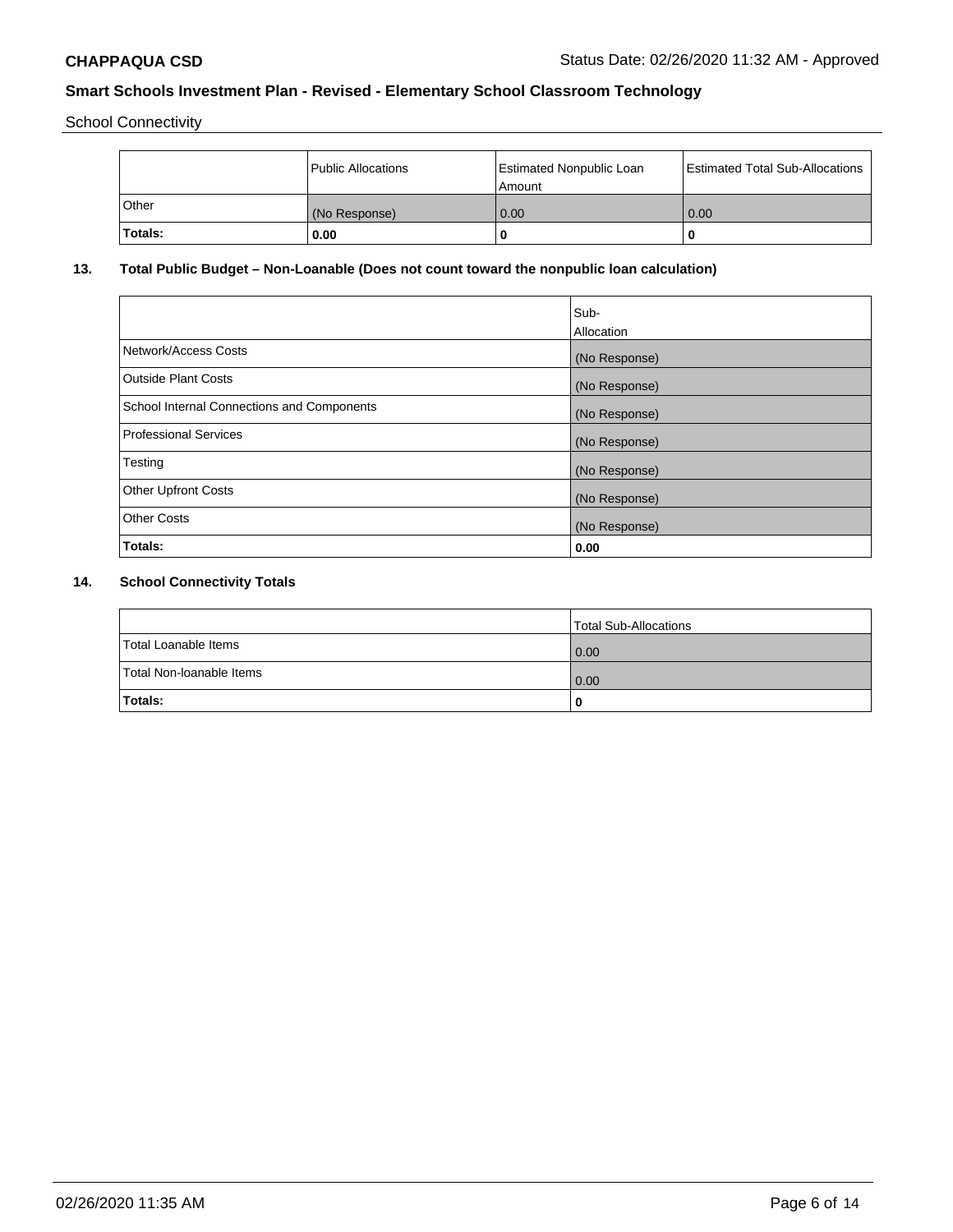Community Connectivity (Broadband and Wireless)

**1. Describe how you intend to use Smart Schools Bond Act funds for high-speed broadband and/or wireless connectivity projects in the community.**

(No Response)

**2. Please describe how the proposed project(s) will promote student achievement and increase student and/or staff access to the Internet in a manner that enhances student learning and/or instruction outside of the school day and/or school building.**

(No Response)

**3. Community connectivity projects must comply with all the necessary local building codes and regulations (building and related permits are not required prior to plan submission).**

 $\Box$  I certify that we will comply with all the necessary local building codes and regulations.

**4. Please describe the physical location of the proposed investment.**

(No Response)

**5. Please provide the initial list of partners participating in the Community Connectivity Broadband Project, along with their Federal Tax Identification (Employer Identification) number.**

| <b>Project Partners</b> | l Federal ID # |
|-------------------------|----------------|
| (No Response)           | (No Response)  |

**6. Please detail the type, quantity, per unit cost and total cost of the eligible items under each sub-category.**

| Select the allowable expenditure | Item to be purchased | Quantity      | Cost per Item | <b>Total Cost</b> |
|----------------------------------|----------------------|---------------|---------------|-------------------|
| type.                            |                      |               |               |                   |
| Repeat to add another item under |                      |               |               |                   |
| each type.                       |                      |               |               |                   |
| (No Response)                    | (No Response)        | (No Response) | (No Response) | 0.00              |
|                                  |                      | o             | 0.00          |                   |

**7. If you are submitting an allocation for Community Connectivity, complete this table.**

**Note that the calculated Total at the bottom of the table must equal the Total allocation for this category that you entered in the SSIP Overview overall budget.**

|                                    | Sub-Allocation |
|------------------------------------|----------------|
| Network/Access Costs               | (No Response)  |
| Outside Plant Costs                | (No Response)  |
| <b>Tower Costs</b>                 | (No Response)  |
| <b>Customer Premises Equipment</b> | (No Response)  |
| <b>Professional Services</b>       | (No Response)  |
| Testing                            | (No Response)  |
| <b>Other Upfront Costs</b>         | (No Response)  |
| <b>Other Costs</b>                 | (No Response)  |
| Totals:                            | 0.00           |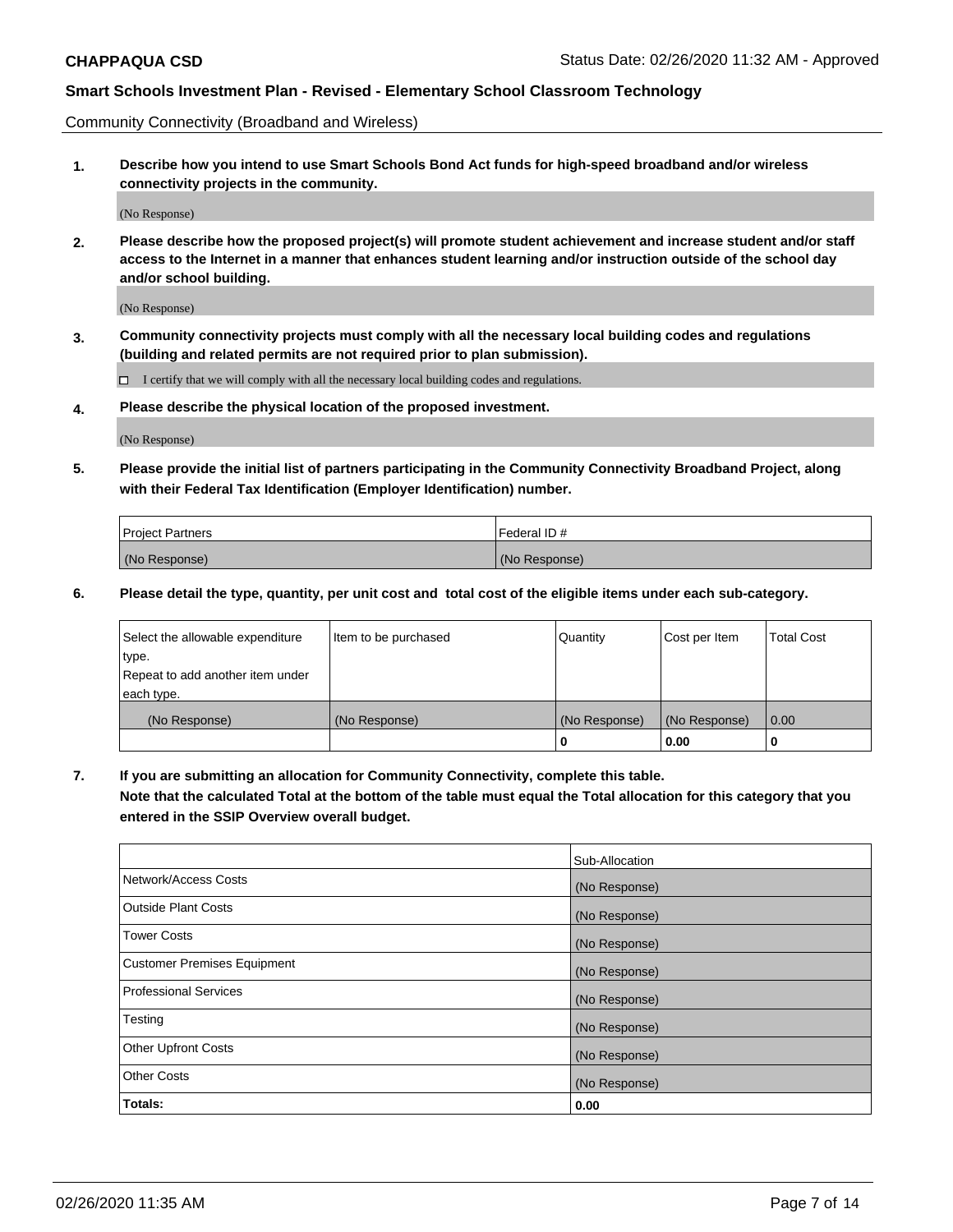### Classroom Learning Technology

**1. In order for students and faculty to receive the maximum benefit from the technology made available under the Smart Schools Bond Act, their school buildings must possess sufficient connectivity infrastructure to ensure that devices can be used during the school day. Smart Schools Investment Plans must demonstrate that sufficient infrastructure that meets the Federal Communications Commission's 100 Mbps per 1,000 students standard currently exists in the buildings where new devices will be deployed, or is a planned use of a portion of Smart Schools Bond Act funds, or is under development through another funding source. Smart Schools Bond Act funds used for technology infrastructure or classroom technology investments must increase the number of school buildings that meet or exceed the minimum speed standard of 100 Mbps per 1,000 students and staff within 12 months. This standard may be met on either a contracted 24/7 firm service or a "burstable" capability. If the standard is met under the burstable criteria, it must be:**

**1. Specifically codified in a service contract with a provider, and**

**2. Guaranteed to be available to all students and devices as needed, particularly during periods of high demand, such as computer-based testing (CBT) periods.**

**Please describe how your district already meets or is planning to meet this standard within 12 months of plan submission.**

The district currently exceeds the standard of 100 Mbps per 1,000 students. The district has 1000 Mbps which exceeds the Connectivity Speed Calculator's calculation of 372MBps based upon our district enrollment.

- **1a. If a district believes that it will be impossible to meet this standard within 12 months, it may apply for a waiver of this requirement, as described on the Smart Schools website. The waiver must be filed and approved by SED prior to submitting this survey.**
	- By checking this box, you are certifying that the school district has an approved waiver of this requirement on file with the New York State Education Department.
- **2. Connectivity Speed Calculator (Required). If the district currently meets the required speed, enter "Currently Met" in the last box: Expected Date When Required Speed Will be Met.**

|                  | l Number of<br><b>Students</b> | Required Speed<br>l in Mbps | Current Speed in Expected Speed<br>Mbps | to be Attained | <b>Expected Date</b><br>When Required<br>Within 12 Months 1Speed Will be Met1 |
|------------------|--------------------------------|-----------------------------|-----------------------------------------|----------------|-------------------------------------------------------------------------------|
| Calculated Speed | 3.720                          | 372.00                      | 1000                                    | 1000           | current                                                                       |

**3. If the district wishes to have students and staff access the Internet from wireless devices within the school building, or in close proximity to it, it must first ensure that it has a robust Wi-Fi network in place that has sufficient bandwidth to meet user demand.**

**Please describe how you have quantified this demand and how you plan to meet this demand.**

A wireless access vendor conducted a site survey throughout all of our 6 school buildings. The site survey was developed with current and future requirements which included having adequate throughout to support 1-1 classroom mobile computing initiatives. The survey included a plan for installing access points in strategic locations while taking into account existing wiring to minimize costs. The infrastructure is scalable, thus allowing us to upgrade the access points with the previous Smart Bond funding without disruption. This upgrade was completed, and a subsequent survey was done, and our Wi-Fi is capable of handling our increased reliance on mobile devices.

**4. All New York State public school districts are required to complete and submit an Instructional Technology Plan survey to the New York State Education Department in compliance with Section 753 of the Education Law and per Part 100.12 of the Commissioner's Regulations.**

**Districts that include educational technology purchases as part of their Smart Schools Investment Plan must have a submitted and approved Instructional Technology Plan survey on file with the New York State Education Department.**

 $\boxtimes$  By checking this box, you are certifying that the school district has an approved Instructional Technology Plan survey on file with the New York State Education Department.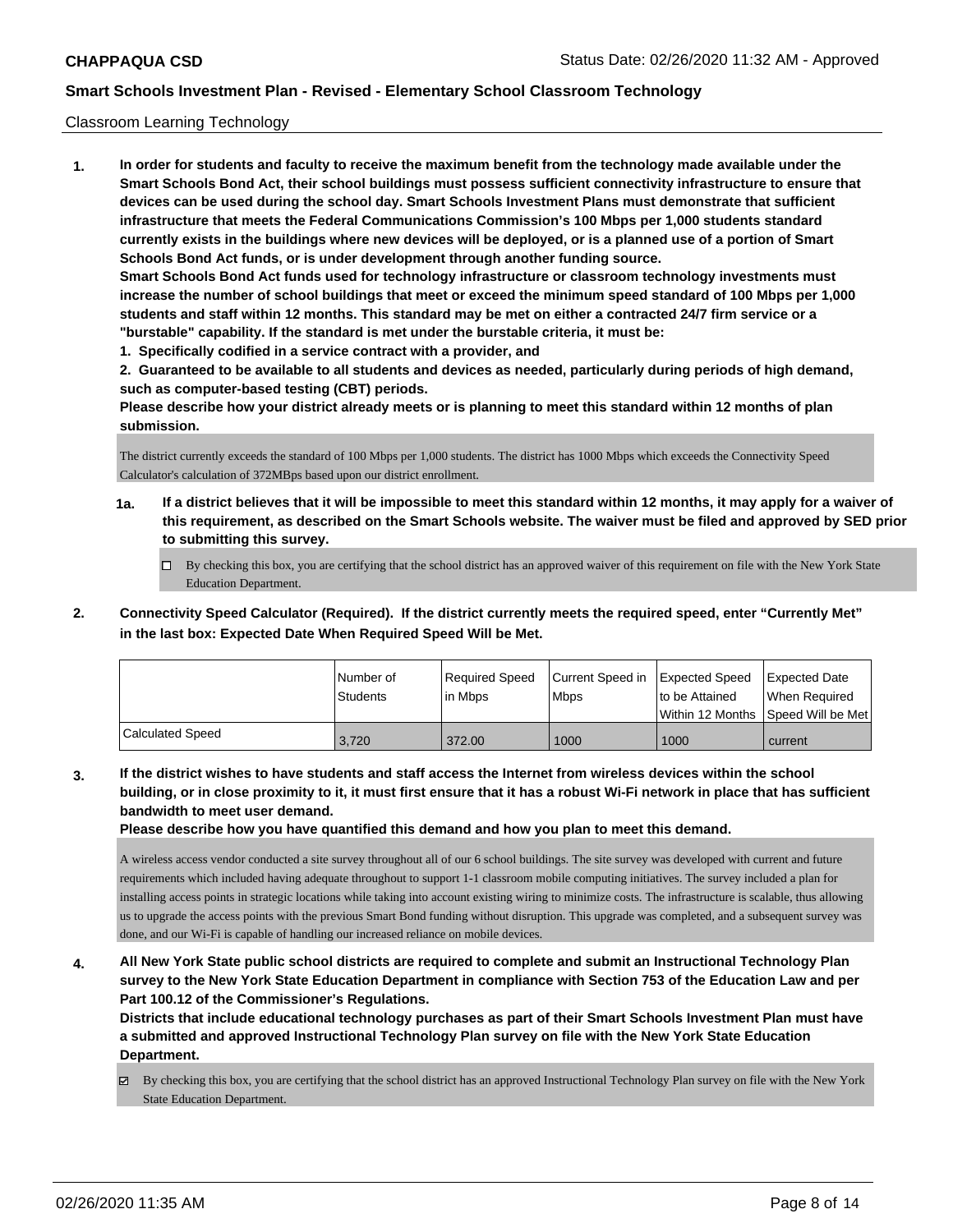### Classroom Learning Technology

**5. Describe the devices you intend to purchase and their compatibility with existing or planned platforms or systems. Specifically address the adequacy of each facility's electrical, HVAC and other infrastructure necessary to install and support the operation of the planned technology.**

We are planning to purchase 560 32GB Wi-Fi Apple iPads. The iPads will be used in our elementary schools. We have evaluated and confirmed that sufficient electrical power is available and will not pose any challenges to our existing HVAC systems. Our existing network infrastructure is already prepared to handle the new devices.

- **6. Describe how the proposed technology purchases will:**
	- **> enhance differentiated instruction;**
	- **> expand student learning inside and outside the classroom;**
	- **> benefit students with disabilities and English language learners; and**
	- **> contribute to the reduction of other learning gaps that have been identified within the district.**

**The expectation is that districts will place a priority on addressing the needs of students who struggle to succeed in a rigorous curriculum. Responses in this section should specifically address this concern and align with the district's Instructional Technology Plan (in particular Question 2 of E. Curriculum and Instruction: "Does the district's instructional technology plan address the needs of students with disabilities to ensure equitable access to instruction, materials and assessments?" and Question 3 of the same section: "Does the district's instructional technology plan address the provision of assistive technology specifically for students with disabilities to ensure access to and participation in the general curriculum?")**

**In addition, describe how the district ensures equitable access to instruction, materials and assessments and participation in the general curriculum for both SWD and English Language Learners/Multilingual Learners (ELL/MLL) students.**

The Director of Special Education and the Director of Technology & Innovation meet periodically during the year, as well as attend external workshops together to co-construct the assistive technology plan for our inclusive district. Additionally special education teachers meet with both directors to discuss student requirements as well as contribute to the overall assistive technology plan. Classroom and special education teachers work with technology support staff to ensure that instructional requirements are outlined and specified and differentiated instructional strategies are included across all curricular components. A district Assistive Technology committee co-facilitated by the Director of Special Education and the Director of Technology & Innovation meets periodically throughout the year to assess the needs of our students with disabilities. Additionally, a parent committee for students with disabilities also meets periodically during the school year in conjunction with district staff to address and support student requirements and to enhance the home school connection. The iPad purchases from the smart schools bond will provide access to the appropriate educational materials and resources for general education students, students with disabilities and English language learners. Instruction for ELL students will include resources on the iPads that will target instruction for students based on their level of proficiency in the new language. Literacy programs and skill development will be aligned with the students' levels of language progression and instruction will be anchored by using research-based practices including multimedia, visuals and graphic organizers. For example, the multimedia programs Wixie, Co-writer, and Snap & Read will be used for reading, writing and listening centered activities. Vocabulary development and comprehension will also be supported through the use of visuals significantly aligned to the linguistic demands of learning a new language.

Students with disabilities will be supported through the use of various software resources aligned with the students developmental levels. Programs with multimedia components including audio and video will be used to develop skills as well as reinforce previously learned skills. Adaptive software will provide opportunities for skill progression and differentiation. Basic word processing will also assist with the writing process, as well as with mathematics.

General education students will benefit as a result of the ability to easily differentiate instruction based upon their levels of proficiency. Additionally, the iPads will provide opportunities for students to become actively engaged in the learning process through research, collaboration and deep immersion in the problem-solving process.

The district has not identified a specific learning gap, but having increased access to laptops will help close the learning gaps for all students because the laptops enable teachers to create customized learning environments through the use of various technologies.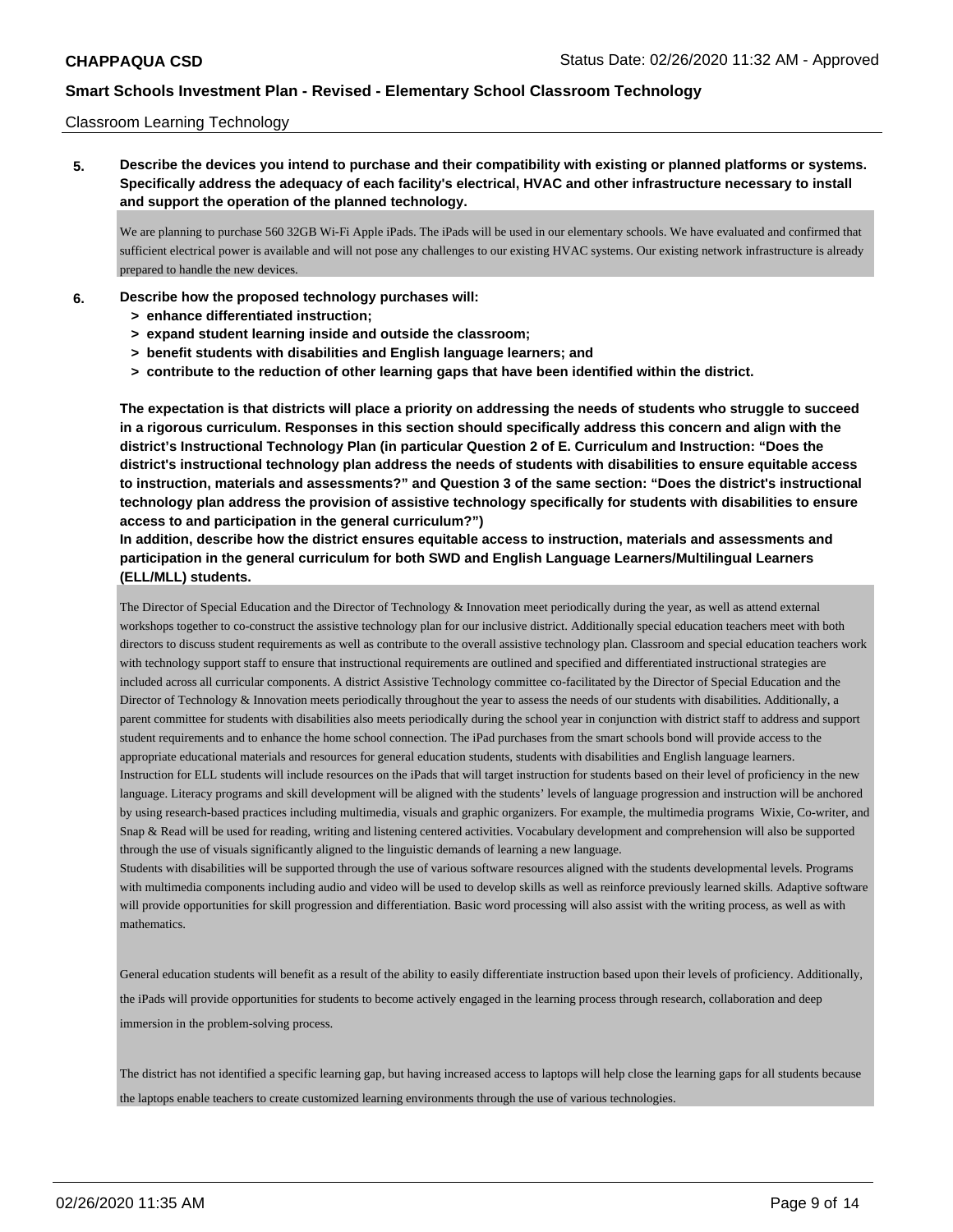### Classroom Learning Technology

# **7. Where appropriate, describe how the proposed technology purchases will enhance ongoing communication with parents and other stakeholders and help the district facilitate technology-based regional partnerships, including distance learning and other efforts.**

The 560 iPads that we are purchasing with our subsequent smart bond submission will support and provide classroom distance learning opportunities. The iPads are equipped with cameras and applications to facilitate the connections. Distance learning opportunities can include video conferences with external experts and schools that provide authentic, real-world learning opportunities. Examples include connections with students on an Indian reservation in New Mexico, Scientists conducting an autopsy in which students become active participants in learning about anatomy, and learning about the Iditarod Sled Race, with regular updates during the race, musher biographies, and educational links. Increased mobile access will allow this type of authentic learning to occur more often and easily be integrated into the curriculum without the need for setting up additional hardware and software.

**8. Describe the district's plan to provide professional development to ensure that administrators, teachers and staff can employ the technology purchased to enhance instruction successfully.**

**Note: This response should be aligned and expanded upon in accordance with your district's response to Question 1 of F. Professional Development of your Instructional Technology Plan: "Please provide a summary of professional development offered to teachers and staff, for the time period covered by this plan, to support technology to enhance teaching and learning. Please include topics, audience and method of delivery within your summary."**

The district has an extensive professional development program for all staff members which includes learning teams, inservice workshop offerings throughout the year, summer workshops, and 4 teacher research cohorts that study and implement new instructional approaches in their classrooms based upon an action research model. Instructional technology coaches at each level also support a classroom-based coaching model which supports planning and co-teaching with classroom teachers.

Upcoming Summer 2019 Offerings

- Technology Forum On-site two-day workshops have been offered in July & August for teachers in 2018-19 school year, and two sessions are again scheduled for July and August 2019. Topics included: GSuite, Canvas, MacBook/iPad bootcamp, PearDeck, Padlet, SeeSaw.
- Advanced Technolgy Fellows Cohort of 10 teachers researching how technology can support and enhance active learning environments, including a two-day summer 2017 workshop and a two day summer 2018 workshop in conjunction with various support structures planned during the two year term.
- Active Learning Leadership Fellows (2 year cohort)
- Collaborative Teaching Fellows (2 year cohort)
- K-12 Maker-STEAM Colllaborative
- Writers Camp, Make-Writing Camp
- In-service offerings various courses offered for teachers in the summer and throughout the year covering all components of our instructionalprogram including: Google, Canvas (LMS), Camptasia screen capture

**9. Districts must contact one of the SUNY/CUNY teacher preparation programs listed on the document on the left side of the page that supplies the largest number of the district's new teachers to request advice on innovative uses and best practices at the intersection of pedagogy and educational technology.**

 $\boxtimes$  By checking this box, you certify that you have contacted the SUNY/CUNY teacher preparation program that supplies the largest number of your new teachers to request advice on these issues.

### **9a. Please enter the name of the SUNY or CUNY Institution that you contacted.**

SUNY New Paltz

**9b. Enter the primary Institution phone number.**

845-257-7869

**9c. Enter the name of the contact person with whom you consulted and/or will be collaborating with on innovative uses of technology and best practices.**

Kiersten Greene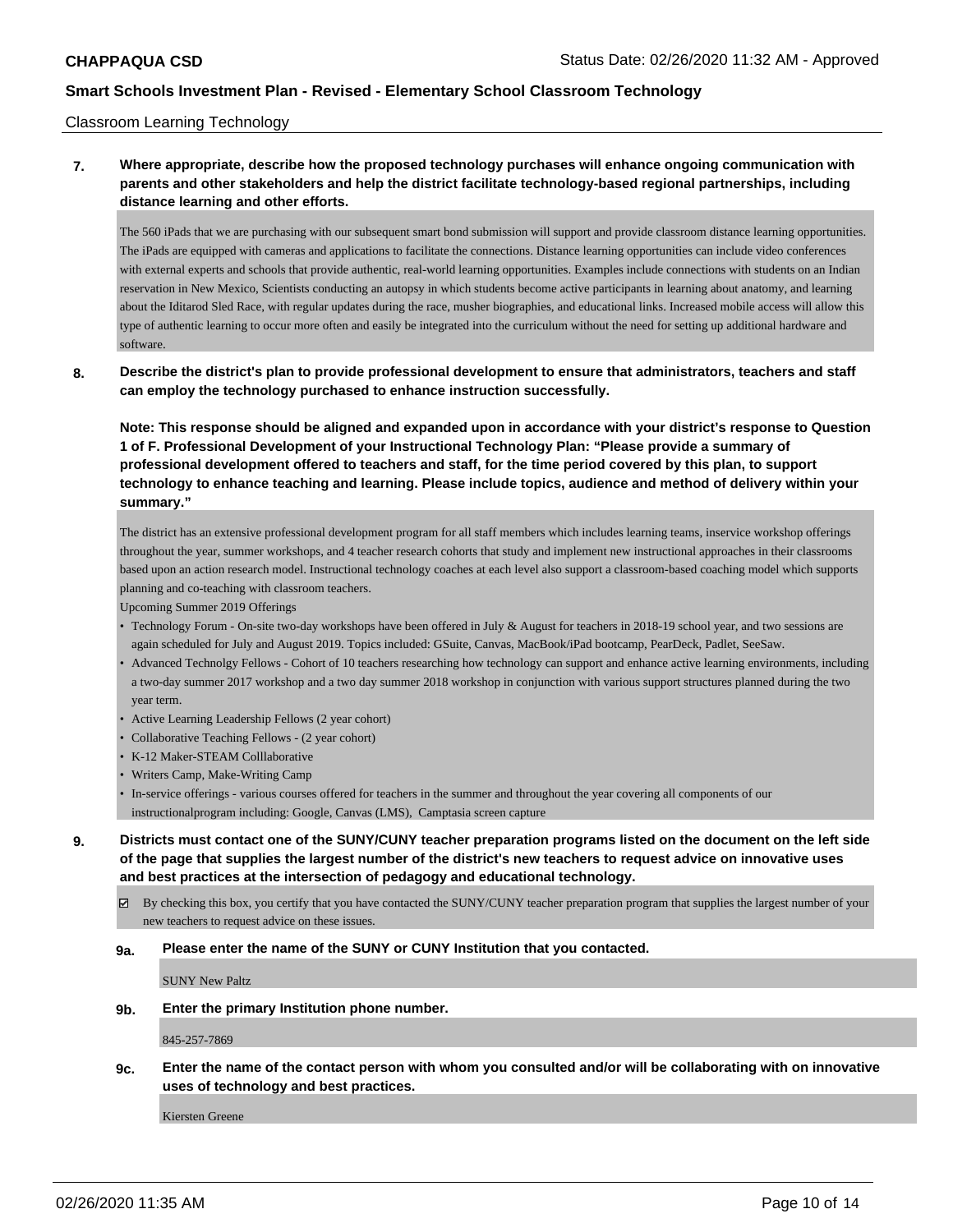### Classroom Learning Technology

**10. To ensure the sustainability of technology purchases made with Smart Schools funds, districts must demonstrate a long-term plan to maintain and replace technology purchases supported by Smart Schools Bond Act funds. This sustainability plan shall demonstrate a district's capacity to support recurring costs of use that are ineligible for Smart Schools Bond Act funding such as device maintenance, technical support, Internet and wireless fees, maintenance of hotspots, staff professional development, building maintenance and the replacement of incidental items. Further, such a sustainability plan shall include a long-term plan for the replacement of purchased devices and equipment at the end of their useful life with other funding sources.**

 $\boxtimes$  By checking this box, you certify that the district has a sustainability plan as described above.

**11. Districts must ensure that devices purchased with Smart Schools Bond funds will be distributed, prepared for use, maintained and supported appropriately. Districts must maintain detailed device inventories in accordance with generally accepted accounting principles.**

By checking this box, you certify that the district has a distribution and inventory management plan and system in place.

**12. Please detail the type, quantity, per unit cost and total cost of the eligible items under each sub-category.**

| Select the allowable expenditure | Item to be Purchased                               | Quantity | Cost per Item | <b>Total Cost</b> |
|----------------------------------|----------------------------------------------------|----------|---------------|-------------------|
| type.                            |                                                    |          |               |                   |
| Repeat to add another item under |                                                    |          |               |                   |
| each type.                       |                                                    |          |               |                   |
| <b>Tablet Computers</b>          | 32qb wi-fi iPads                                   | 560      | 373.00        | 208,880.00        |
| <b>Other Costs</b>               | Logitech Rugged Combo 2 iPad Case<br>with Keyboard | 240      | 99.00         | 23,760.00         |
|                                  |                                                    | 800      | 472.00        | 232,640           |

## **13. Final 2014-15 BEDS Enrollment to calculate Nonpublic Sharing Requirement (no changes allowed.)**

|            | <b>Public Enrollment</b> | Nonpublic Enrollment | Total Enrollment | <i>Nonpublic</i><br>Percentage |
|------------|--------------------------|----------------------|------------------|--------------------------------|
| Enrollment | 3,919                    |                      | 3.919.00         | 0.00                           |

### **14. If you are submitting an allocation for Classroom Learning Technology complete this table.**

|                          | Public School Sub-Allocation | <b>Estimated Nonpublic Loan</b><br>Amount<br>(Based on Percentage Above) | Estimated Total Public and<br>Nonpublic Sub-Allocation |
|--------------------------|------------------------------|--------------------------------------------------------------------------|--------------------------------------------------------|
| Interactive Whiteboards  | 0.00                         | 0.00                                                                     | 0.00                                                   |
| <b>Computer Servers</b>  | 0.00                         | 0.00                                                                     | 0.00                                                   |
| <b>Desktop Computers</b> | 0.00                         | 0.00                                                                     | 0.00                                                   |
| <b>Laptop Computers</b>  | 0.00                         | 0.00                                                                     | 0.00                                                   |
| <b>Tablet Computers</b>  | 208,880.00                   | 0.00                                                                     | 208,880.00                                             |
| <b>Other Costs</b>       | 23,760.00                    | 0.00                                                                     | 23,760.00                                              |
| Totals:                  | 232,640.00                   | 0                                                                        | 232,640                                                |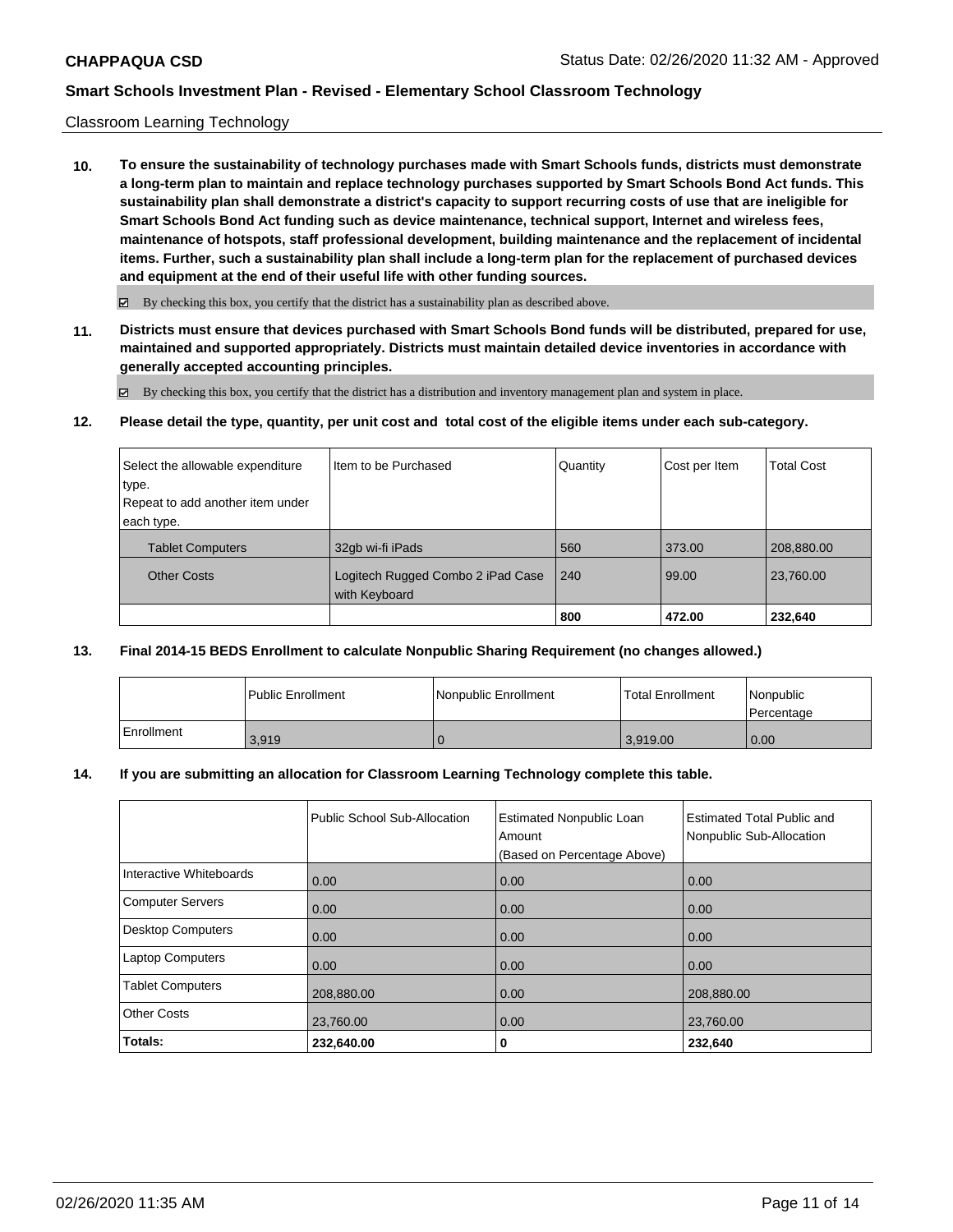### Pre-Kindergarten Classrooms

**1. Provide information regarding how and where the district is currently serving pre-kindergarten students and justify the need for additional space with enrollment projections over 3 years.**

(No Response)

- **2. Describe the district's plan to construct, enhance or modernize education facilities to accommodate prekindergarten programs. Such plans must include:**
	- **Specific descriptions of what the district intends to do to each space;**
	- **An affirmation that new pre-kindergarten classrooms will contain a minimum of 900 square feet per classroom;**
	- **The number of classrooms involved;**
	- **The approximate construction costs per classroom; and**
	- **Confirmation that the space is district-owned or has a long-term lease that exceeds the probable useful life of the improvements.**

(No Response)

**3. Smart Schools Bond Act funds may only be used for capital construction costs. Describe the type and amount of additional funds that will be required to support ineligible ongoing costs (e.g. instruction, supplies) associated with any additional pre-kindergarten classrooms that the district plans to add.**

(No Response)

**4. All plans and specifications for the erection, repair, enlargement or remodeling of school buildings in any public school district in the State must be reviewed and approved by the Commissioner. Districts that plan capital projects using their Smart Schools Bond Act funds will undergo a Preliminary Review Process by the Office of Facilities Planning.**

**Please indicate on a separate row each project number given to you by the Office of Facilities Planning.**

| Project Number |  |
|----------------|--|
| (No Response)  |  |
|                |  |

**5. Please detail the type, quantity, per unit cost and total cost of the eligible items under each sub-category.**

| Select the allowable expenditure | Item to be purchased | Quantity      | Cost per Item | <b>Total Cost</b> |
|----------------------------------|----------------------|---------------|---------------|-------------------|
| type.                            |                      |               |               |                   |
| Repeat to add another item under |                      |               |               |                   |
| each type.                       |                      |               |               |                   |
| (No Response)                    | (No Response)        | (No Response) | (No Response) | 0.00              |
|                                  |                      | U             | 0.00          |                   |

**6. If you have made an allocation for Pre-Kindergarten Classrooms, complete this table. Note that the calculated Total at the bottom of the table must equal the Total allocation for this category that you entered in the SSIP Overview overall budget.**

|                                          | Sub-Allocation |
|------------------------------------------|----------------|
| Construct Pre-K Classrooms               | (No Response)  |
| Enhance/Modernize Educational Facilities | (No Response)  |
| <b>Other Costs</b>                       | (No Response)  |
| Totals:                                  | 0.00           |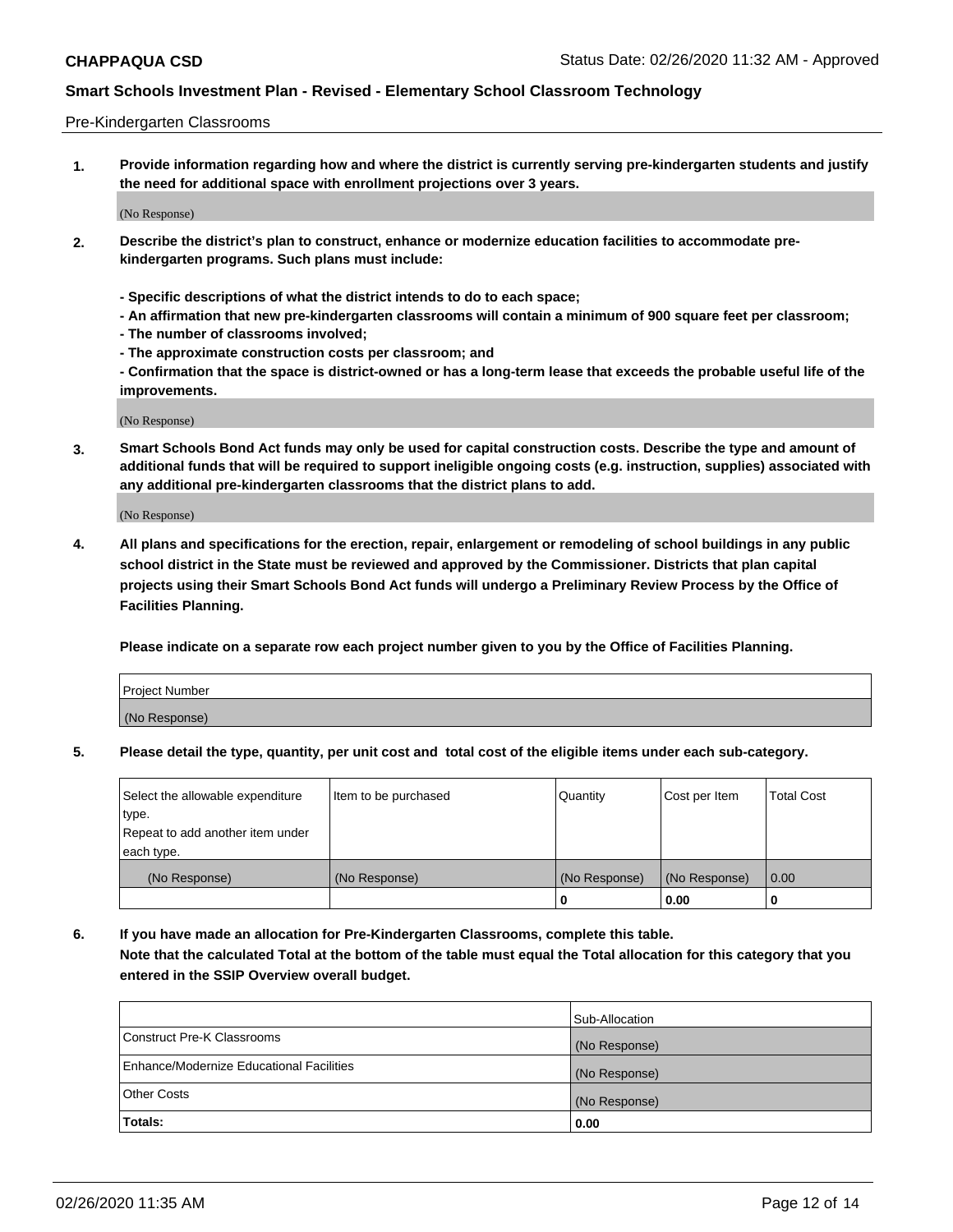Replace Transportable Classrooms

**1. Describe the district's plan to construct, enhance or modernize education facilities to provide high-quality instructional space by replacing transportable classrooms.**

(No Response)

**2. All plans and specifications for the erection, repair, enlargement or remodeling of school buildings in any public school district in the State must be reviewed and approved by the Commissioner. Districts that plan capital projects using their Smart Schools Bond Act funds will undergo a Preliminary Review Process by the Office of Facilities Planning.**

**Please indicate on a separate row each project number given to you by the Office of Facilities Planning.**

| Project Number |  |
|----------------|--|
|                |  |
|                |  |
|                |  |
| (No Response)  |  |
|                |  |
|                |  |

**3. For large projects that seek to blend Smart Schools Bond Act dollars with other funds, please note that Smart Schools Bond Act funds can be allocated on a pro rata basis depending on the number of new classrooms built that directly replace transportable classroom units.**

**If a district seeks to blend Smart Schools Bond Act dollars with other funds describe below what other funds are being used and what portion of the money will be Smart Schools Bond Act funds.**

(No Response)

**4. Please detail the type, quantity, per unit cost and total cost of the eligible items under each sub-category.**

| Select the allowable expenditure | Item to be purchased | Quantity      | Cost per Item | <b>Total Cost</b> |
|----------------------------------|----------------------|---------------|---------------|-------------------|
| ∣type.                           |                      |               |               |                   |
| Repeat to add another item under |                      |               |               |                   |
| each type.                       |                      |               |               |                   |
| (No Response)                    | (No Response)        | (No Response) | (No Response) | 0.00              |
|                                  |                      | U             | 0.00          |                   |

**5. If you have made an allocation for Replace Transportable Classrooms, complete this table. Note that the calculated Total at the bottom of the table must equal the Total allocation for this category that you entered in the SSIP Overview overall budget.**

|                                                | Sub-Allocation |
|------------------------------------------------|----------------|
| Construct New Instructional Space              | (No Response)  |
| Enhance/Modernize Existing Instructional Space | (No Response)  |
| Other Costs                                    | (No Response)  |
| Totals:                                        | 0.00           |